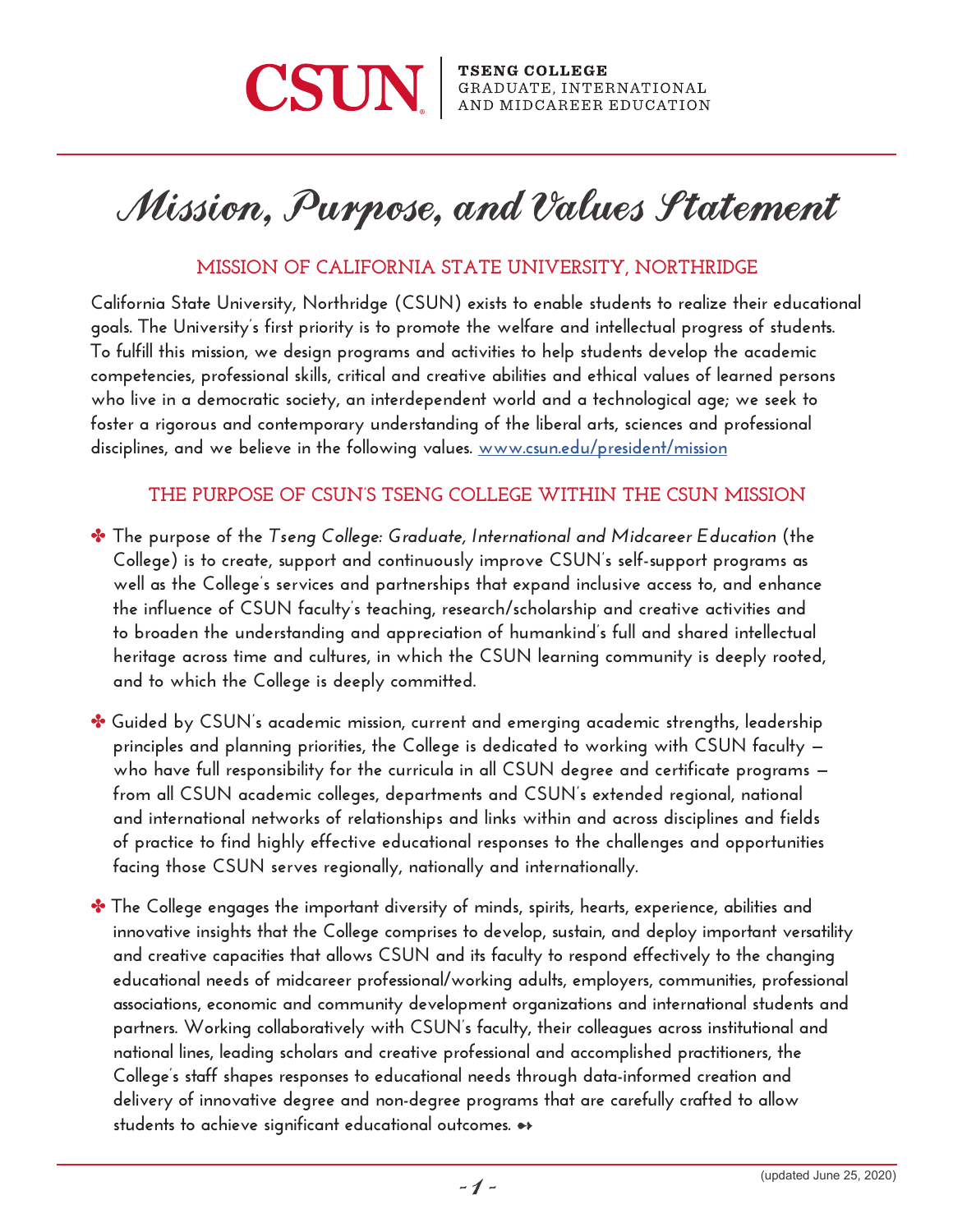- ✤ **CSUN created and structured the College to work collaboratively within and outside of the University to help fulfill CSUN's broader educational mission. This includes making a significant, positive and engaged impact on the following:** 
	- **the educational transformation of lives;**
	- **the future of higher education and economic development;**
	- **community development and the evolution of urban communities in regional and global contexts;**
	- **innovation across all fields and disciplines;**
	- **social justice, social innovation and inclusion;**
	- **thoughtful approaches to environmental sustainability across fields of professional practice;**
	- **the role of the arts in individual and community life;**
	- **the role of respected research on regional, national, and international decision making in public life;**
	- **reflective and ethical professional practice across fields and disciplines;**
	- **the role of the sciences in shaping our shared future;**
	- **ensuring the future of equitable access to education;**
	- **health and wellness;**
	- **peace and a caring human community in a diverse and interconnected world;**
	- **shaping the future of the extended Los Angeles urban region;**
	- **and protecting and expanding the ability of all individuals to realize their full potential.**
- ✤ **The College develops, continuously improves and supports agile administrative systems and strategies, and thoughtfully develops and implements support services focused on the success of those the College serves and makes it possible for CSUN college partners working with the Tseng College to have a larger creative space in which to craft programs and expand the educational options CSUN offers.**
- ✤ **The College is self-supporting and responsible for remaining financially sound, so that CSUN can offer educational opportunities in ways that might not otherwise be possible within the limits of state funding, thus allowing CSUN responsibilities to use state funding to provide programs and services for its more traditional California undergraduate and graduate students. The College also**  contributes to CSUN's overall financial stability and, in turn, its ability to plan for the future. →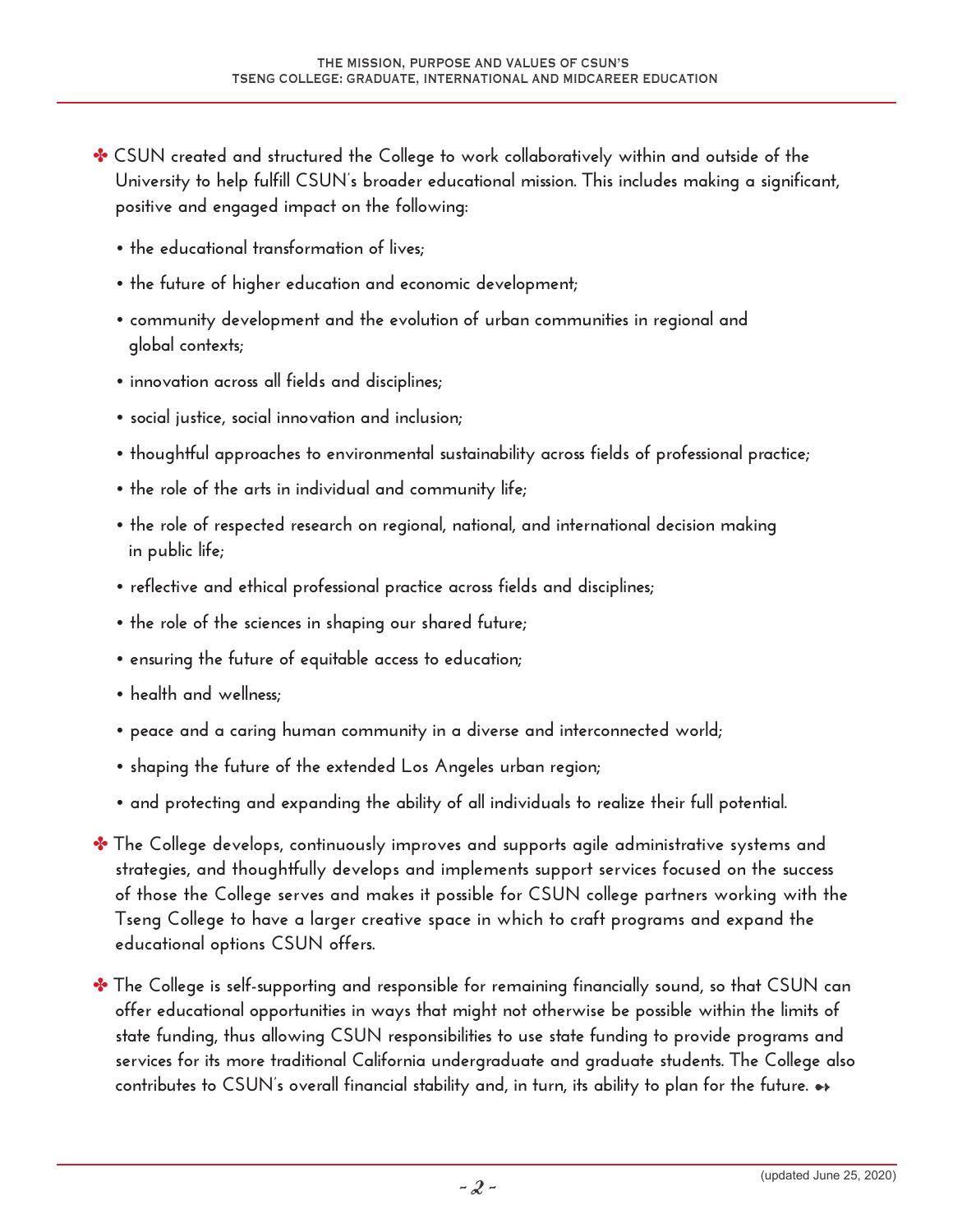#### **THE VALUES AND COMMITMENTS THAT GUIDE THE COLLEGE**

*The College comprises a significant and very important diversity of minds, spirits, hearts, experience, abilities and innovative insights. The College is a co-creative and mutually supportive professional community that works in teams, units, changing project groups and other configurations, but always with the understanding that the College is an undivided whole in which each staff member plays an essential and changing role in the College's ability to be excellent, innovative, agile and future focused. The College is an explorer of ideas and possibilities — willing to try, to risk and to ask the essential questions that are the foundation of the ability to innovate over and over again. The College and those it comprises are dedicated to helping CSUN develop, deliver and support a wide and changing array of excellent and distinctive educational opportunities; to supporting other CSUN colleges, departments and units to achieve their goals whenever possible; to being an open and engaged gateway linking CSUN to the broader world close to the campus and far away; and to being a broad, open and supportive canvas that allows CSUN to explore new possibilities on the horizon of its aspirations. The College is guided by the Values of CSUN and by these essential values and commitments.*

- ✤ **The College and those it comprises are guided by our understanding that each individual is distinctive and brings unique abilities and insights to the broader human community which needs each such singular individual to be supported and cared for so that each can realize their full potential. The College and all it comprises is dedicated to helping each individual realize their full potential and, in turn, to make their full positive contribution to our shared future.**
- ✤ **The College and those it comprises believe that education has the power to transform lives. Inclusive education plays a central role in creating and sustaining free, open and caring societies. It is also an essential component of creating and sustaining the viable and inclusive communities and economies needed to provide a better life for those CSUN serves in our interconnected and interdependent world. The College and those it comprises understand that those diverse individuals who seek additional education move closer to realizing their full potential and, in so doing, are better able to enhance their lives and careers, enrich and to refine their organizations and communities, and to make a meaningful and positive difference in our shared world.**
- ✤ **The College and those it comprises understand that because education has such life-transforming power, those who come to the College are entrusting us with their future. They trust CSUN, through the College, to provide the best currently possible educational opportunities in each field from the perspectives of scholarship in the field and expectations of professional practice in a contemporary context. They trust that CSUN through the College does all it can to ensure that programs foster the highest possible levels of student learning/achievement. The College and those it comprises are dedicated to honoring that trust placed in CSUN and the College by ensuring that all aspects of our work are focused on making data-informed choices and investing resources purposefully to develop and offer the best possible educational opportunities and to support the success of each unique student.** ➻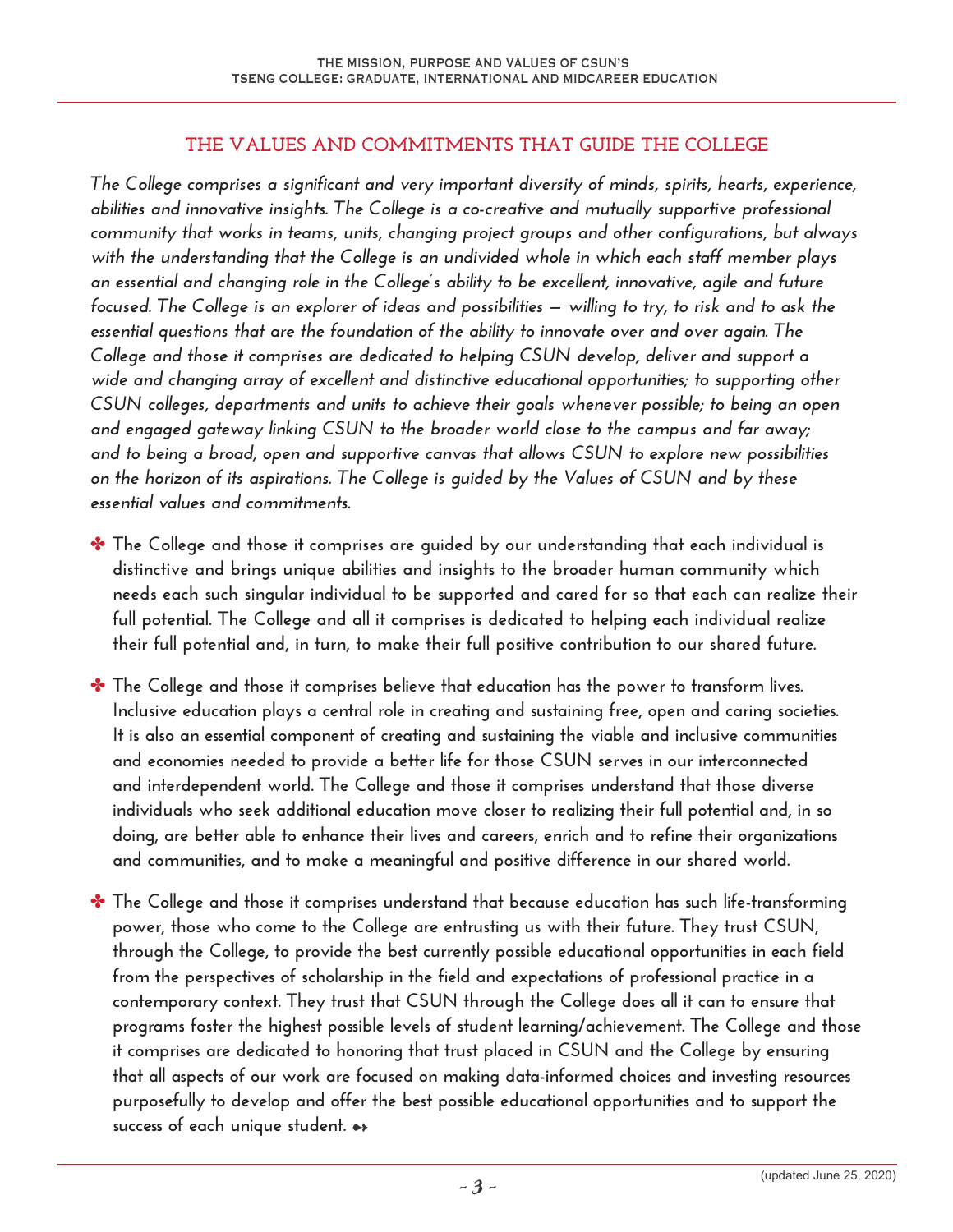✤ **The College and those it comprises understand that at every turn the world as we encounter it each day needs far more kindness, understanding, forgiveness and mutual support of the best and full potential in others. The College and those it comprises work each day to add those important factors to our working world and to the lives we touch.** 

### **HOW THE COLLEGE IMPLEMENTS ITS PURPOSE AND VALUE IN ITS WORK**

- ✤ **The College engages CSUN faculty members, faculty from other well-respected institutions, noted national and international scholars and accomplished practitioners to develop new programs that use innovative and effective instructional strategies and assignment design as well as educational technology applications to expand the reach and influence of CSUN's programs and research to advance professional education and post-degree workforce education.**
- ✤ **The College encourages, supports and brings together scholarship and teaching across the disciplines to develop and deliver programs that respond to the educational needs of those called upon to address current and emerging challenges and opportunities that will shape the future of the extended Los Angeles urban region and beyond.**
- ✤ **The College expands access to CSUN by working with CSUN faculty and leading professionals to develop CSUN programs and services and to offer/deliver those programs in cohort formats with integrated curricula that foster engaged learning communities. The College offers accessible schedules (evenings, weekends, asynchronous), in innovative modes (online, off-site), and provides specialized and responsive support services for midcareer/working adults and organizations that otherwise may not have access to CSUN.**
- ✤ **The College develops productive partnerships with key regional, national and international organizations, communities and institutions that expand the sustained educational impact and influence of CSUN programs and provide mutually beneficial links between CSUN and organizations with complementary educational and/or research missions and values.**
- ✤ **The College develops long-term, mutually beneficial and supportive internal relationships with CSUN's academic colleges, departments, centers and institutes and support/administrative units. These relationships increase the number and quality of self-support programs offered by CSUN through the College and provide a sustained financial return to internal partners, allowing them to increase full-time faculty in fields related to current and planned self-support programs. It allows them to invest in the professional development of faculty who are teaching in current or planned self-support programs; to enhance support services for students in CSUN self-support programs; and to build additional capacity relevant to the continuous improvement of ongoing self-support programs and the development of new programs.** ➻